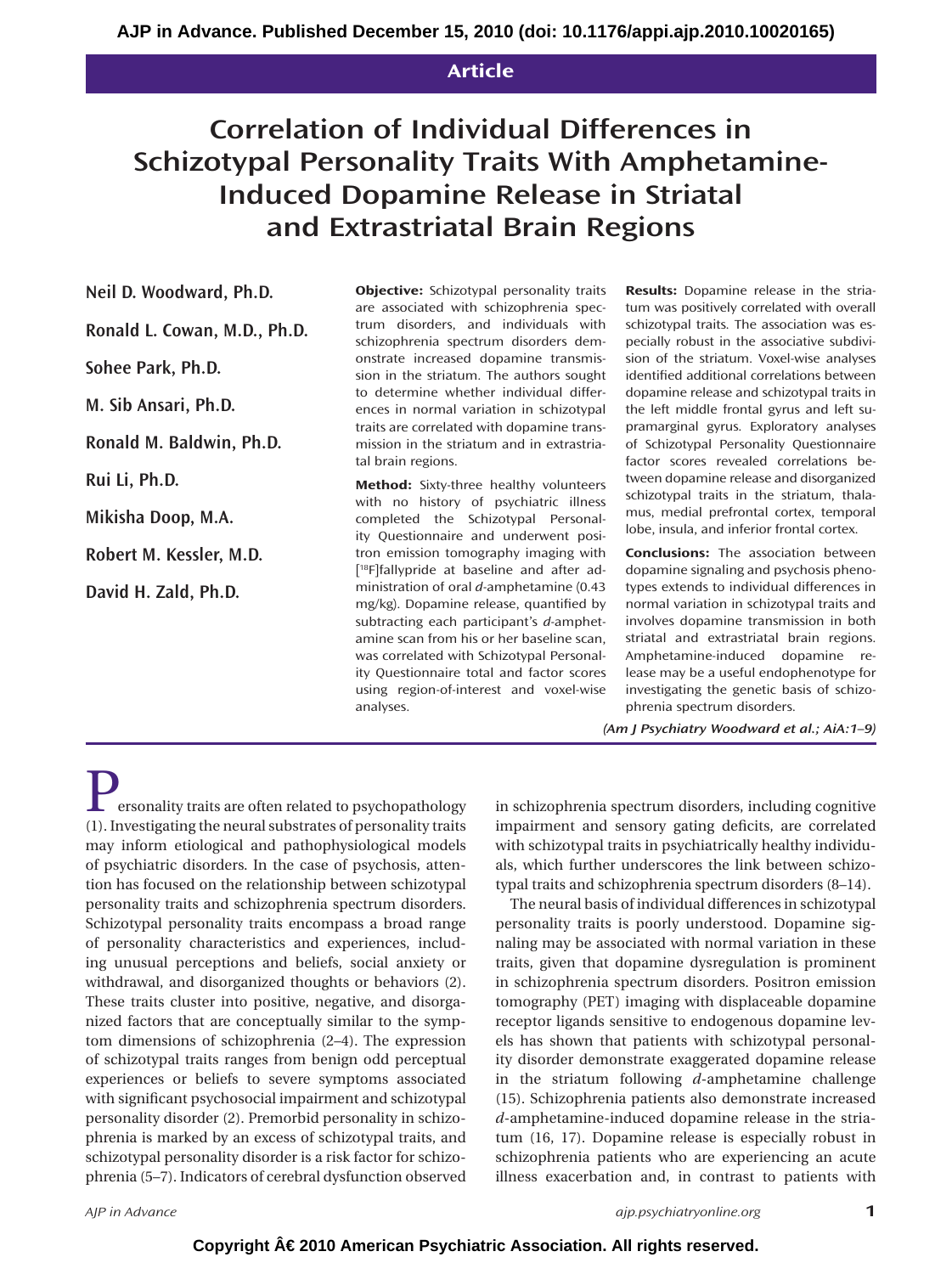schizotypal personality disorder, is correlated with a transient increase in positive psychotic symptoms (16).

Determining the relationship between dopamine transmission and individual differences in schizotypal traits may further our understanding of dopamine dysregulation in schizophrenia spectrum disorders. While the findings in schizophrenia provide a compelling case for a state component to hyperdopaminergia, the evidence for a trait basis is less conclusive, given that it is based largely on findings from one study of schizotypal personality disorder that included relatively few patients (15). Moreover, the extent to which dopamine signaling varies continuously with dimensional measures of schizotypy is unknown. Evidence that dopamine signaling is correlated with individual differences in schizotypy would lend considerable support to the hypothesis that there is a trait component to hyperdopaminergia and may further suggest that hyperdopaminergia is an endophenotype of schizophrenia spectrum disorders.

It is also unknown whether dopamine dysregulation in schizophrenia spectrum disorders includes extrastriatal brain regions. There are reasons to suspect that it may, given reports of elevated L-dopa uptake in the amygdala and medial prefrontal cortex in schizophrenia (18, 19) and findings from a recent meta-analysis showing that dopamine receptor occupancy by antipsychotics in the temporal cortex is strongly related to clinical efficacy (20). Examining the relationship between schizotypal personality traits and extrastriatal dopamine transmission may provide testable hypotheses on the role of extrastriatal dopamine transmission in schizophrenia spectrum disorders.

We examined the relationship between *d*-amphetamine-induced dopamine release determined from PET imaging with [18F]fallypride (a ligand that can quantify both striatal and extrastriatal dopamine  $D_2/D_3$  receptors) and schizotypal personality traits in a large sample of healthy individuals. We hypothesized that schizotypal personality traits would be positively correlated with *d*-amphetamine-induced dopamine release in the striatum, and we sought to determine whether similar associations exist in extrastriatal brain regions.

## **Method**

#### *Participants*

Sixty-three participants drawn from two studies of individual differences in *d*-amphetamine-induced dopamine release were included in this investigation. Study procedures were identical for the two studies, except that one group was given identicalappearing capsules containing placebo or amphetamine on PET scanning days (placebo-controlled cohort; N=48), whereas the other group was not blind to amphetamine administration (open-label cohort; N=15). Fourteen participants in the openlabel cohort were included in a previous report (21). Table 1 summarizes the characteristics of the total sample and of each cohort. All participants received a physical and neurological examination that included ECG, blood chemistries, urine analysis, urine

drug screen, and  $T_1$ ,  $T_2$ , and  $T_2$  flair MRI scans. Exclusion criteria included a history of neurological or psychiatric disorder; severe past or concomitant medical illness; borderline elevated blood pressure; abnormal results on ECG, comprehensive medical panel, CBC, or urine analysis; positive finding on 10-panel urine drug screen; brain abnormalities revealed on MRI scanning; use of psychotropic medication during the preceding 6 months; history of substance abuse or dependence; lifetime use of cocaine or amphetamines; any illicit drug use in the previous 2 months; and pregnancy or lactation. Axis I psychopathology was ruled out using the Structured Clinical Interview for DSM-IV Axis I Disorders (22). Axis II psychopathology was not formally assessed. The study was approved by the Vanderbilt University Institutional Review Board, and written informed consent was obtained from each participant.

#### *Procedures and Assessments*

Study and image acquisition procedures have been described previously (21). Prior to scanning, participants completed the Schizotypal Personality Questionnaire (2). The focus of this investigation is on the total score; however, factor-analytic studies indicate that the Schizotypal Personality Questionnaire can be separated into cognitive-perceptual, paranoid, negative, and disorganized factors (3). Exploratory analyses of the factor scores were undertaken to determine whether dopamine release is related to a specific dimension of schizotypy.

Participants underwent two PET scans with [<sup>18</sup>F]fallypride. The first was a baseline scan; the second occurred on a different day, 3.5 hours after administration of oral *d*-amphetamine (0.43 mg/kg) or placebo. As noted, 15 participants were not blind to *d*-amphetamine administration, and 48 participants received identical-appearing capsules on scan days that contained either placebo or *d*-amphetamine. Physiological measures (blood pressure, heart rate, temperature, and respirations) were monitored on scan days, and participants completed a brief screen of possible side effects. Participants also completed a brief neurological screen at baseline and at the end of the scan protocol. Blood samples for CBC and a comprehensive medical panel were also obtained at baseline and at completion of the scan protocol.

#### *PET Image Acquisition and Data Preprocessing*

PET imaging was performed at Vanderbilt University Medical Center on either a GE Discovery LS scanner (N=30) or, after the center's scanner was upgraded, a GE Discovery STE system (N=33). All participants received their baseline and *d*-amphetamine scans on the same scanner. To assess the validity of combining data across scanners, we compared dopamine release in each of the anatomical regions of interest (described below) between scanners. No differences were observed in any region of interest. Moreover, voxel-wise analysis comparing dopamine release between the two scanners did not identify any clusters after whole brain correction at t=2.5 (lowest cluster-level p value >0.90).

Three-dimensional emission acquisitions and transmission attenuation correction scans were performed following a 5.0 mCi slow bolus injection of [<sup>18</sup>F]fallypride (specific activity >3,000 Ci/ mmol). Serial scans started simultaneously with the bolus injection of [18F]fallypride and were obtained for approximately 3.5 hours. The extended scanning time allowed for stable kinetic model fits in both striatal and extrastriatal brain regions. The initial scan sequence coincided with the start of the [18F]fallypride injection and included the following frames: eight for 15 seconds, six for 30 seconds, five for 1 minute, two for 2.5 minutes, three for 5 minutes, and three for 10 minutes. After the initial scan sequence, a 10-minute transmission scan was obtained, and then the participant was allowed a break. Approximately 85–90 minutes after the injection, a second scan sequence of two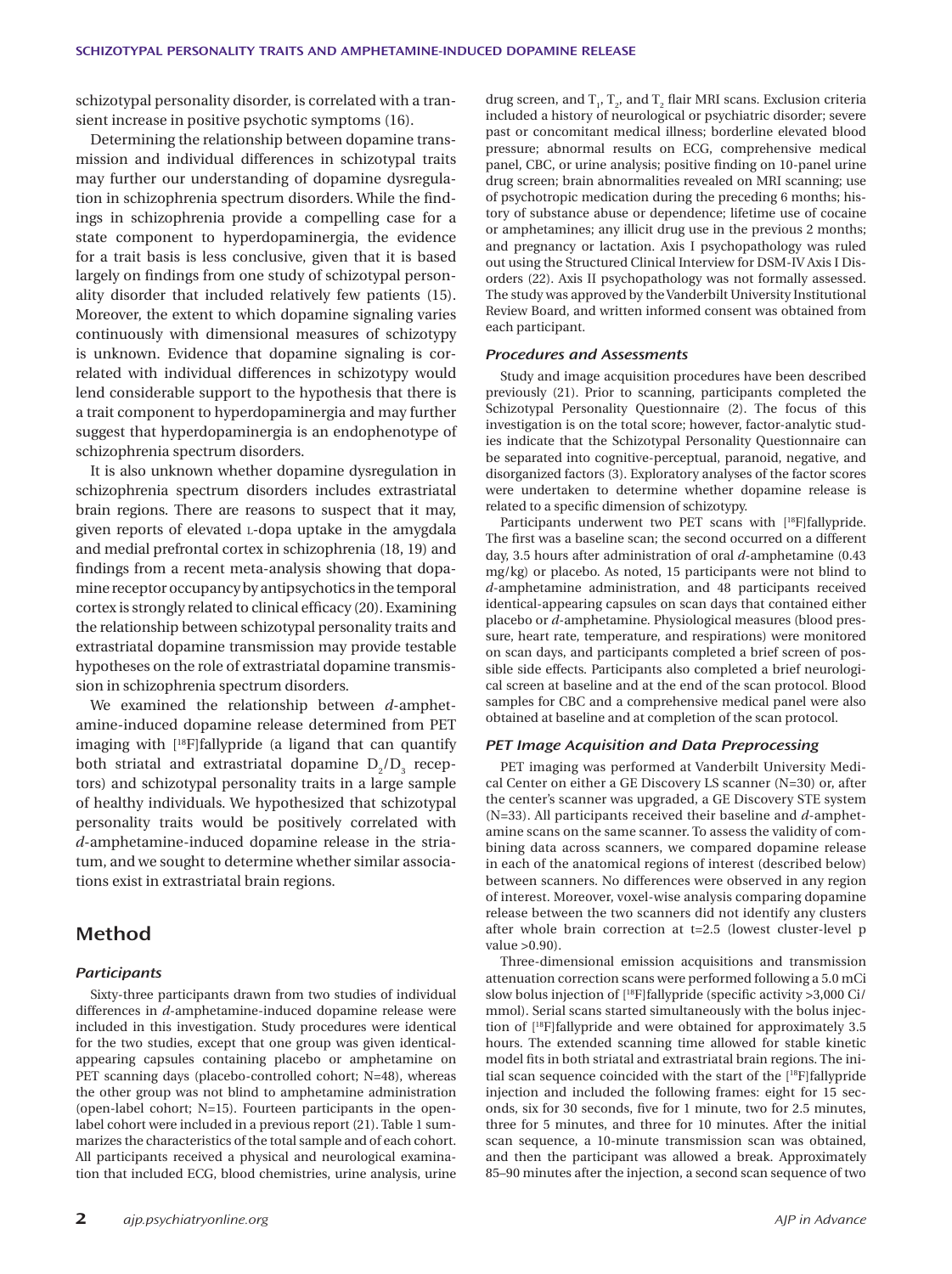|                                       |                     |               |                     | d-Amphetamine Administration |                                |           |
|---------------------------------------|---------------------|---------------|---------------------|------------------------------|--------------------------------|-----------|
| Variable                              | Total Sample (N=63) |               | Open-Label $(N=15)$ |                              | Placebo-Controlled<br>$(N=48)$ |           |
|                                       | N                   | $\frac{0}{0}$ | N                   | $\frac{0}{0}$                | N                              | $\%$      |
| Male                                  | 32                  | 50.8          | 7                   | 46.7                         | 25                             | 52.1      |
| Ethnicity                             |                     |               |                     |                              |                                |           |
| White                                 | 53                  | 84.1          | 12                  | 80                           | 41                             | 85.4      |
| African American                      | 6                   | 9.5           | 2                   | 13.3                         | 4                              | 8.3       |
| Other                                 | $\overline{4}$      | 6.3           |                     | 6.7                          | 3                              | 6.3       |
|                                       | Mean                | <b>SD</b>     | Mean                | <b>SD</b>                    | Mean                           | <b>SD</b> |
| Age <sup>a</sup> (years)              | 23.1                | 3.7           | 26.1                | 3.3                          | 22.1                           | 3.3       |
| Schizotypal Personality Questionnaire |                     |               |                     |                              |                                |           |
| Total score                           | 8.1                 | 8.1           | 8.7                 | 8.7                          | 7.9                            | 7.9       |
| Cognitive-perceptual factor           | 1.0                 | 1.6           | 1.3                 | 1.8                          | 1.0                            | 1.5       |
| Paranoid factor                       | 3.0                 | 3.0           | 3.2                 | 3.1                          | 2.9                            | 2.9       |
| Negative factor                       | 3.3                 | 3.8           | 4.3                 | 4.7                          | 3.0                            | 3.5       |
| Disorganized factor                   | 2.8                 | 3.4           | 2.7                 | 4.4                          | 2.9                            | 3.1       |

**TABLE 1. Characteristics of Participants in a Study of Open-Label or Placebo-Controlled** *d***-Amphetamine-Induced Dopamine Release**

<sup>a</sup> Significant difference between groups, p<0.001.

frames of 25 minutes each followed by a second transmission scan was obtained. The participant was then allowed a second break, and at approximately 165–170 minutes, a 40-minute emission scan followed by a third transmission scan was obtained. Serial PET scans were coregistered using a mutual-information rigid-body algorithm to minimize potential modeling errors due to head motion within and between scans (23). Consistent with our prior studies with [18F]fallypride (for example, reference 24), parametric binding potential (BP<sub>ND</sub>) images of dopamine  $D_2/D_3$ receptor density were calculated using the full (four-parameter) reference region model (25) with the cerebellum serving as the reference region. Previous studies in our lab (26) have shown that this method produces  $BP_{ND}$  estimates that closely agree with those derived from Logan plots (27) using a metabolite-corrected plasma input function.

A high-resolution  $T_1$ -weighted MRI scan was also obtained for each participant, and PET and MRI scans were coregistered to one another (23). After coregistration, each participant's  $BP_{ND}$ image was warped to a canonical brain that had been normalized to the MNI152 template brain and resampled to 2 mm<sup>3</sup>. Parametric images of dopamine release, in percent, were created by subtracting each participant's *d*-amphetamine scan from his or her baseline scan and dividing the difference by the baseline scan using the ImCalc function in SPM2 (http://www.fil.ion.ucl. ac.uk/spm). In addition, dopamine release values for several anatomically defined regions of interest were extracted from the parametric images of dopamine release by calculating the mean of the voxels within each region of interest. The regions of interest included the left and right striatum, thalamus, amygdala, and hippocampus. Dopamine release values were averaged across hemispheres to produce one value for each region of interest. The striatum regions of interest were taken from the Laboratory of Neuro Imaging, UCLA (LONI) Probabilistic Brain Atlas (28) and partitioned into limbic, associative, and sensorimotor functional subdivisions using previously described criteria (29, 30). Briefly, the striatum atlas was divided into five regions of interest: ventral striatum, dorsal caudate rostral to the anterior commissure (AC), dorsal putamen rostral to the AC, postcommissural caudate, and postcommissural putamen. The limbic subdivision comprised the ventral striatum, the associative striatum was the weighted average of the pre- and postcommissural dorsal caudate and

precommissural putamen, and the sensorimotor subdivision consisted of the postcommissural putamen. Dopamine release in the entire striatum, weighted by the size of each subdivision, was also calculated. The thalamus region of interest was derived from the International Consortium for Brain Mapping (ICBM) Deep Nuclei Probabilistic Atlas (http://www.loni.ucla.edu/Atlases), thresholded at 80% to avoid partial volume effects. The hippocampus and amygdala regions of interest were created using the WFU (Wake Forest University) PickAtlas and manually edited using criteria previously described by our group to avoid partial volume effects from adjacent structures (24).

#### *Statistical Analysis*

The relationship between Schizotypal Personality Questionnaire score and dopamine release was examined with region-ofinterest and voxel-wise analyses. First, Schizotypal Personality Questionnaire score was correlated with dopamine release in the regions of interest. The correlations for the striatum and striatum subdivisions were thresholded at a p value of 0.05, given our a priori hypothesis that dopamine release in the striatum is correlated with overall schizotypal traits. The significance threshold was set to p=0.016 for extrastriatal regions to correct for the number of structures examined. For the voxel-wise analysis, multiple regression analysis was used, with Schizotypal Personality Questionnaire score entered as a predictor of dopamine release at each voxel. Given our hypothesis, we first examined the extent to which dopamine release in the striatum was related to schizotypal traits by restricting the voxel-wise analysis to the LONI Probabilistic Brain Atlas striatum map using the smallvolume-correction tool in SPM2. Only clusters within the LONI Probabilistic Brain Atlas striatum mask that exceeded the cluster-wise corrected threshold at a voxel-wise p value of 0.05 are reported. Next, we examined positive correlations throughout the brain. Only clusters exceeding the whole brain cluster-wise corrected alpha of 0.05 for voxel-wise t=2.5 are reported (31). The voxel-wise analysis was masked to exclude voxels with mean  $BP_{ND}$ values below 0.40 on the amphetamine scan. Significant clusters were converted to Talairach coordinates using ICBM\_SPM2Tal (32). The estimated smoothness of the statistical parametric map generated for the voxel-wise regression analysis in the x, y, and z planes, respectively, was 6.6 mm, 7.5 mm, and 6.4 mm. Age, sex,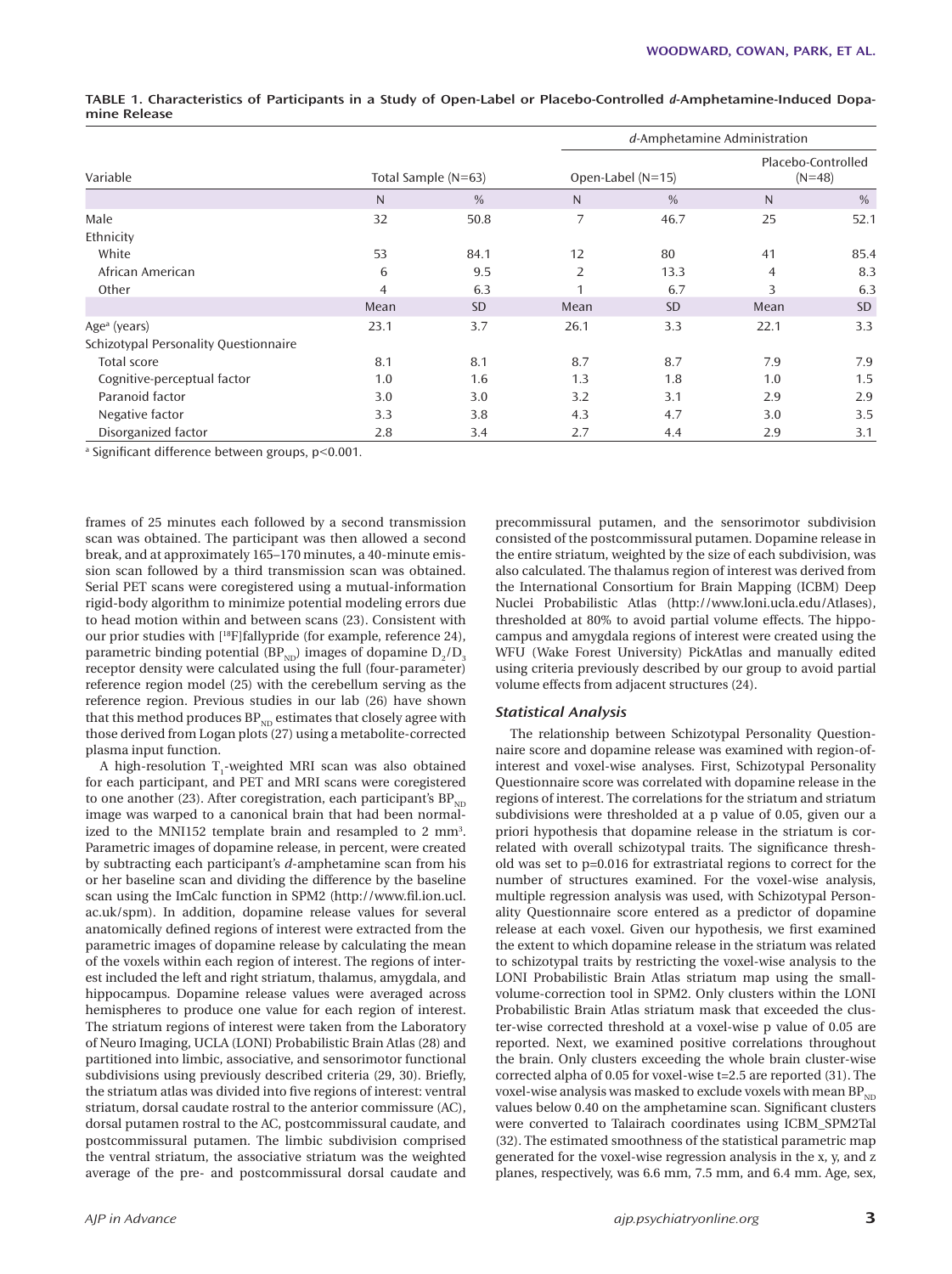and cohort (open-label or placebo-controlled) were included as nuisance covariates in both the region-of-interest and voxel-wise analyses. Scanner was not included as a covariate for two reasons. First, all participants in the open-label cohort were scanned on the Discovery LS scanner, so inclusion of scanner as a covariate would have been redundant given that cohort and scanner were not independent. Second, as noted above, neither voxel-wise nor region-of-interest analyses revealed any significant differences in dopamine release between scanners.

## **Results**

#### *Overall Schizotypal Traits and Dopamine Release: Region-of-Interest Analysis*

Correlations between dopamine release and Schizotypal Personality Questionnaire scores in the total sample and in the placebo-controlled subgroup are presented in Table 2. For the striatum, overall schizotypal traits were correlated with dopamine release in the whole striatum and associative subdivision. No correlations reached the corrected alpha level (p=0.016) in the extrastriatal regions, although dopamine release in the amygdala was correlated with the Schizotypal Personality Questionnaire score at the uncorrected alpha level. The results were virtually identical when the analysis was restricted to the placebo-controlled cohort. The mean peak plasma *d*-amphetamine level was 72 ng/ml (SD=19). Consistent with our previous report on the open-label cohort (21), peak plasma *d*-amphetamine level was unrelated to striatal dopamine release. Baseline  $BP_{ND}$  values and dopamine release for each region of interest are presented in Table S1 in the data supplement that accompanies the online edition of this article.

## *Overall Schizotypal Traits and Dopamine Release: Voxel-Wise Analysis*

The results of the voxel-wise analysis are presented in Table 3 and Figures 1 and 2. Small-volume correction within the striatum revealed positive correlations bilaterally in the striatum. The clusters were centered in the head of the caudate but extended into the ventral striatum (see Figure 1). The corresponding correlations between mean dopamine release extracted from each cluster and Schizotypal Personality Questionnaire score, after controlling for age, gender, and cohort, were r=0.41 (p=0.001) for the left striatum and r=0.40 (p=0.002) for the right striatum. The findings were unchanged when the analysis was restricted to the placebo-controlled cohort (left striatum: r=0.45, p=0.002; right striatum: r=0.36, p=0.014).

Whole brain analysis identified two additional clusters (see Table 3 and Figure 2). They included a region within the left middle frontal gyrus corresponding to Brodmann's area 9/10 and the left supramarginal gyrus within the inferior parietal lobule. The corresponding correlations between mean dopamine release extracted from each cluster and Schizotypal Personality Questionnaire score, after controlling for age, gender, and cohort, were r=0.44  $(p=0.0004)$  and  $r=0.46$  ( $p=0.0002$ ) for the left middle frontal and supramarginal gyrus clusters, respectively. The

findings were unchanged when the analysis was restricted to the placebo-controlled cohort (left middle frontal gyrus: r=0.48, p=0.001; left supramarginal gyrus: r=0.55, p=0.0001).

No inverse correlations between dopamine release and Schizotypal Personality Questionnaire score were identified in the striatum or whole brain.

### **Dopamine Release and Specific Dimensions of** *Schizotypy*

We examined the relationship between Schizotypal Personality Questionnaire factor scores and dopamine release in the regions of interest to determine whether a particular facet of schizotypy was related to dopamine release (see Table 2). No statistical correction was applied given the exploratory nature of this analysis. Robust correlations were observed between disorganized schizotypal traits and dopamine release in the whole striatum and associated subdivisions, in the amygdala, and in the thalamus. Similar results were observed in the placebocontrolled cohort. The other factor scores were not correlated with dopamine release in either the entire sample or the placebo-controlled cohort.

Given the widespread correlations observed between dopamine release and disorganized traits in the regionof-interest analysis, we performed an exploratory voxelwise multiple regression analysis regressing disorganized factor scores on dopamine release with age, sex, and cohort as nuisance covariates. The results were thresholded at a whole brain cluster-wise corrected alpha of 0.05 for voxelwise t=2.5. Dopamine release was correlated with disorganized traits in several subcortical and cortical regions (see Table 3; also see Figure S1 in the online data supplement), including the left and right striatum; the right thalamus and pregenual cingulate/medial prefrontal cortex; the left and right temporal cortex; the superior frontal gyrus; and the left and right insula. All of the clusters remained significant when the analysis was restricted to the placebocontrolled cohort (all cluster p values <0.003).

## **Discussion**

Dopamine release in striatal and extrastriatal brain regions is correlated with individual differences in schizotypal traits. Our findings suggest that the link between *d*-amphetamine-induced dopamine release and schizophrenia spectrum disorders extends to normal variation in schizotypal personality traits. These results parallel associations previously reported between schizotypal traits and relative impairments in cognition and sensory gating in samples with similar Schizotypal Personality Questionnaire scores (8–14). Moreover, the correlations between dopamine release and schizotypal traits reported here are similar in magnitude to those reported from previous investigations of the association between psychometrically measured schizotypy and behavioral measures of cognition or sensory gating.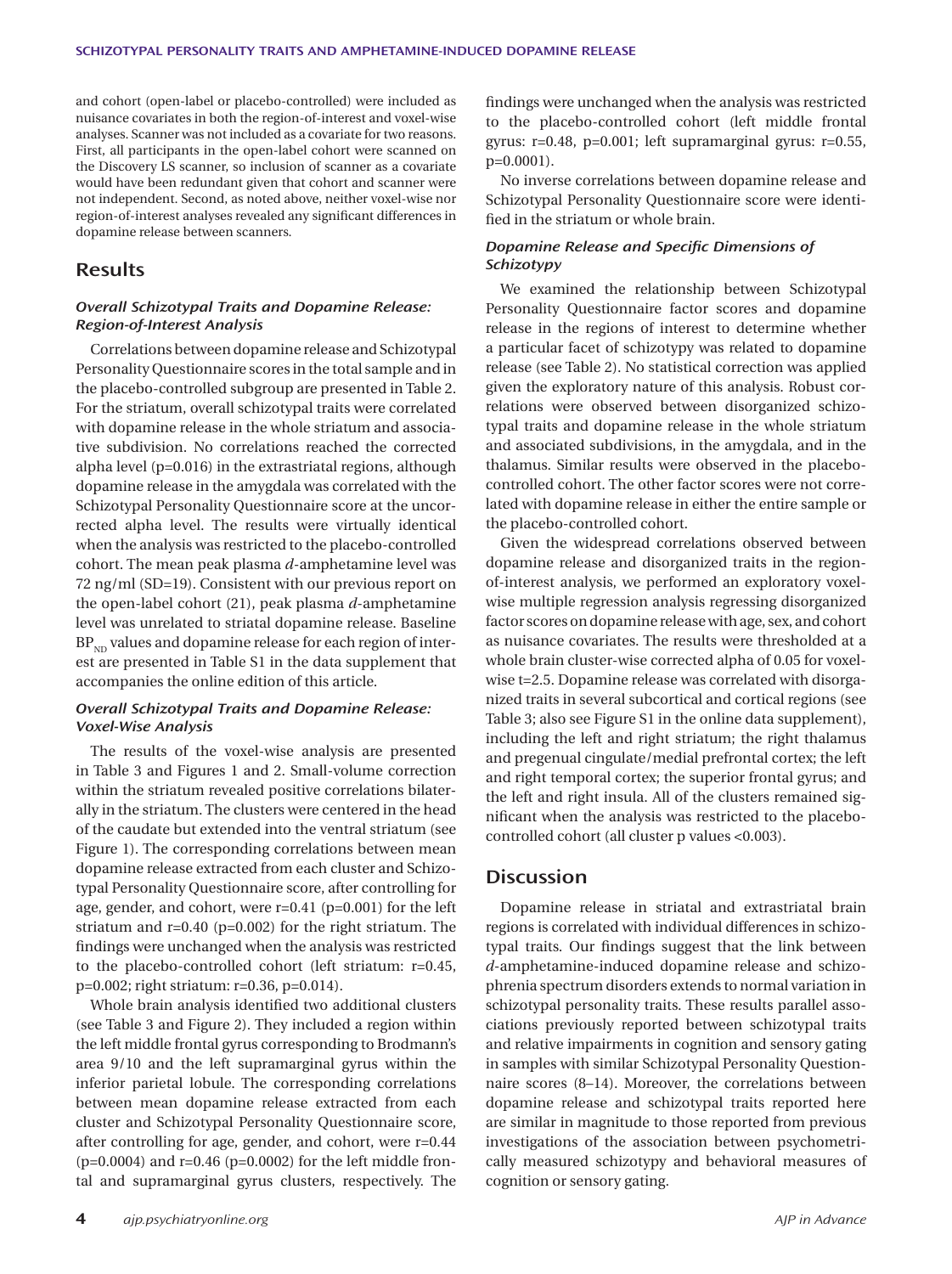#### **TABLE 2. Correlation Between** *d***-Amphetamine-Induced Dopamine Release and Schizotypal Personality Traits: Region-of-Interest Analysisa**

| Region of Interest               | Schizotypal Personality Questionnaire |        |                                  |       |                      |       |                      |       |                          |       |
|----------------------------------|---------------------------------------|--------|----------------------------------|-------|----------------------|-------|----------------------|-------|--------------------------|-------|
|                                  |                                       | Factor |                                  |       |                      |       |                      |       |                          |       |
|                                  | <b>Total Score</b>                    |        | Cognitive-Perceptual<br>Subscore |       | Paranoid<br>Subscore |       | Negative<br>Subscore |       | Disorganized<br>Subscore |       |
|                                  | r                                     | р      | r                                | p     | r                    | р     | r                    | p     | r                        | p     |
| Total sample $(N=63)$            |                                       |        |                                  |       |                      |       |                      |       |                          |       |
| Whole striatum                   | 0.26                                  | 0.049  | 0.06                             | 0.631 | 0.16                 | 0.227 | 0.14                 | 0.277 | 0.35                     | 0.006 |
| Limbic                           | 0.22                                  | 0.094  | 0.02                             | 0.903 | 0.14                 | 0.285 | 0.12                 | 0.353 | 0.28                     | 0.031 |
| Associative                      | 0.27                                  | 0.038  | 0.11                             | 0.413 | 0.18                 | 0.170 | 0.18                 | 0.161 | 0.34                     | 0.008 |
| Sensorimotor                     | 0.20                                  | 0.128  | 0.02                             | 0.866 | 0.10                 | 0.440 | 0.07                 | 0.620 | 0.33                     | 0.010 |
| Amygdala                         | 0.29                                  | 0.025  | 0.17                             | 0.198 | 0.22                 | 0.094 | 0.22                 | 0.086 | 0.26                     | 0.042 |
| <b>Hippocampus</b>               | 0.08                                  | 0.569  | $-0.02$                          | 0.910 | 0.13                 | 0.343 | 0.09                 | 0.492 | 0.03                     | 0.804 |
| Thalamus                         | 0.21                                  | 0.100  | 0.08                             | 0.544 | 0.15                 | 0.267 | 0.17                 | 0.208 | 0.29                     | 0.025 |
| Placebo-controlled cohort (N=48) |                                       |        |                                  |       |                      |       |                      |       |                          |       |
| Whole striatum                   | 0.32                                  | 0.029  | 0.25                             | 0.092 | 0.26                 | 0.086 | 0.20                 | 0.188 | 0.36                     | 0.013 |
| Limbic                           | 0.34                                  | 0.023  | 0.26                             | 0.078 | 0.27                 | 0.068 | 0.21                 | 0.163 | 0.34                     | 0.023 |
| Associative                      | 0.29                                  | 0.048  | 0.23                             | 0.123 | 0.24                 | 0.116 | 0.20                 | 0.174 | 0.34                     | 0.023 |
| Sensorimotor                     | 0.27                                  | 0.074  | 0.21                             | 0.172 | 0.21                 | 0.172 | 0.13                 | 0.393 | 0.33                     | 0.026 |
| Amygdala                         | 0.35                                  | 0.018  | 0.26                             | 0.079 | 0.27                 | 0.066 | 0.24                 | 0.107 | 0.37                     | 0.011 |
| <b>Hippocampus</b>               | 0.21                                  | 0.160  | 0.13                             | 0.393 | 0.19                 | 0.204 | 0.12                 | 0.442 | 0.25                     | 0.096 |
| Thalamus                         | 0.29                                  | 0.049  | 0.24                             | 0.115 | 0.21                 | 0.172 | 0.19                 | 0.218 | 0.41                     | 0.004 |

a Partial correlation after covarying for age, gender, and, for total the sample, cohort (i.e., open-label or placebo-controlled).

| TABLE 3. Correlations Between d-Amphetamine-Induced Dopamine Release and Schizotypal Personality Traits: Voxel-Wise |  |
|---------------------------------------------------------------------------------------------------------------------|--|
| Analysis                                                                                                            |  |

|                                                                        | <b>Talairach Coordinates</b> |          |       |                              |              |
|------------------------------------------------------------------------|------------------------------|----------|-------|------------------------------|--------------|
| <b>Brain Region</b>                                                    | X                            | y        | Z     | Volume (Voxels) <sup>a</sup> | Peak t value |
| Schizotypal Personality Questionnaire, total score                     |                              |          |       |                              |              |
| Right caudate <sup>b</sup>                                             | 10                           | 2        | 23    | 961                          | 3.20         |
| Left caudate <sup>b</sup>                                              | $-18$                        | $\Omega$ | 26    | 468                          | 3.05         |
| Left middle frontal gyrus (Brodmann's area 9/10)                       | $-33$                        | 40       | 20    | 164                          | 3.50         |
| Left supramarginal gyrus/inferior parietal lobule (Brodmann's area 40) | $-57$                        | $-53$    | 29    | 153                          | 3.43         |
| Schizotypal Personality Questionnaire, disorganized factor subscore    |                              |          |       |                              |              |
| Right medial frontal gyrus (Brodmann's area 9/10)                      | 3                            | 44       | 17    | 255                          | 5.21         |
| Right temporal lobe (Brodmann's areas 20, 21, 22)                      | 45                           | $-12$    | $-3$  | 759                          | 5.15         |
| Left inferior/middle temporal gyrus (Brodmann's areas 20, 21, 37)      | $-50$                        | $-45$    | 10    | 435                          | 4.38         |
| Left insula/inferior frontal gyrus (Brodmann's areas 13, 37)           | $-30$                        | 15       | $-13$ | 814                          | 4.30         |
| Right insula/inferior frontal gyrus (Brodmann's areas 13, 47)          | 38                           | 5        | 7     | 931                          | 4.30         |
| Left inferior/middle temporal gyrus (Brodmann's areas 20, 21)          | $-56$                        | $-35$    | $-16$ | 213                          | 4.27         |
| Right thalamus                                                         | 6                            | $-4$     | 6     | 202                          | 4.22         |
| Right superior frontal gyrus (Brodmann's area 10)                      | 28                           | 47       | 27    | 185                          | 4.19         |
| Right caudate/putamen                                                  | 10                           | 13       | 11    | 442                          | 3.40         |
| Left caudate/putamen                                                   | $-18$                        | 13       | 9     | 322                          | 3.51         |

a Voxel size=2×2×2 mm.

**b** Small-volume correction.

These findings may further our understanding of dopamine dysregulation in schizophrenia spectrum disorders. Extrapolating dopamine release based on the correlation we observed for the striatum region of interest, we obtain predicted dopamine release values of 9%–13% for Schizotypal Personality Questionnaire scores between 30 and 40 (the range reported in patients with schizophrenia and schizotypal personality disorder [13, 33–35]). This is similar to the 10%–12% increase observed in schizotypal personality disorder and remitted schizophrenia patients,

but substantially less than the 20%–22% increase reported in acutely ill schizophrenia patients (15). Although caution is warranted when making comparisons between studies that used different radioligands, slightly different *d*-amphetamine doses, and different delivery routes (intravenous versus oral), the similarity in mean striatal dopamine release between the control sample (N=57) reported by Abi-Dargham et al. (15) (7%–7.5%) and the present study (6%) supports the validity of this comparison. Thus, our findings support the hypothesis that the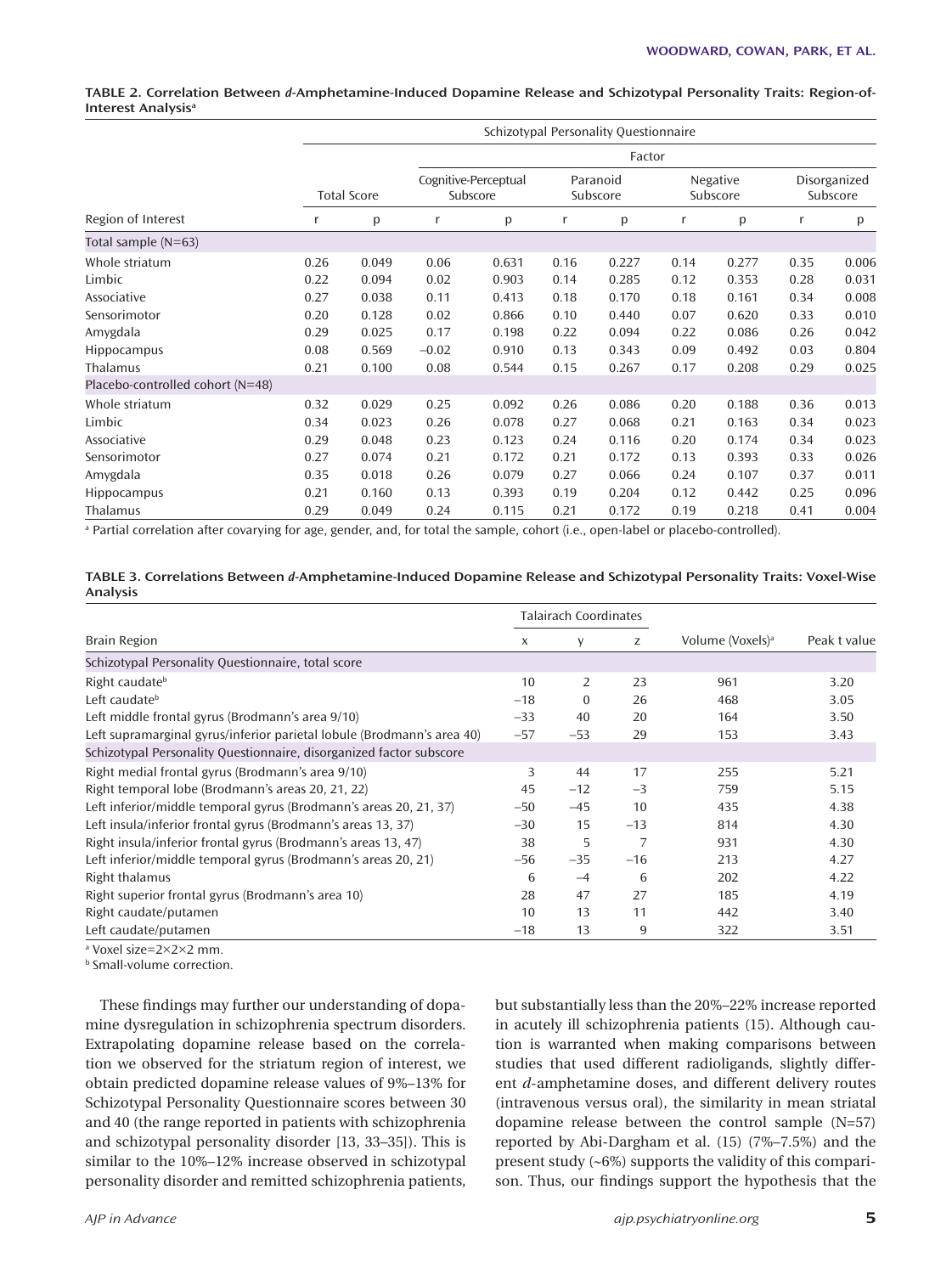**FIGURE 1. Correlation Between Schizotypal Traits and**  *d***-Amphetamine-Induced Dopamine Release in the Striatuma**

**A**

**FIGURE 2. Correlation Between Schizotypal Traits and**  *d***-Amphetamine-Induced Dopamine Release in the Cortexa**



<sup>a</sup> In panel A, the voxel-wise analysis restricted to the striatum revealed positive correlations between Schizotypal Personality Questionnaire score and dopamine release in the striatum bilaterally. Image thresholded at  $p=0.05$  (small-volume correction). Scatterplots depict the correlation between Schizotypal Personality Questionnaire score and dopamine release in the left (panel B;  $R^2$ =0.143) and right (panel C;  $R^2$ =0.152) striatum clusters.

modest elevation in dopamine release observed in schizotypal personality disorder and remitted schizophrenia is a stable trait indicator related to schizotypy, while the robust increases reported in acutely ill schizophrenia patients is



**Schizotypal Traits**

<sup>a</sup> Panel A shows that Schizotypal Personality Questionnaire score was correlated with dopamine release in the left middle frontal gyrus and the inferior parietal lobule. Image thresholded at p=0.05 (whole brain cluster-level corrected). Scatterplots depict the correlation between dopamine release and schizotypal traits in the left middle frontal gyrus (panel B;  $R^2=0.129$ ) and the left supramarginal gyrus (panel C;  $R^2=0.142$ ).

probably a state component superimposed on a trait-wise elevation in dopamine transmission (15).

Identifying the neural basis of individual differences in personality traits associated with psychiatric illnesses is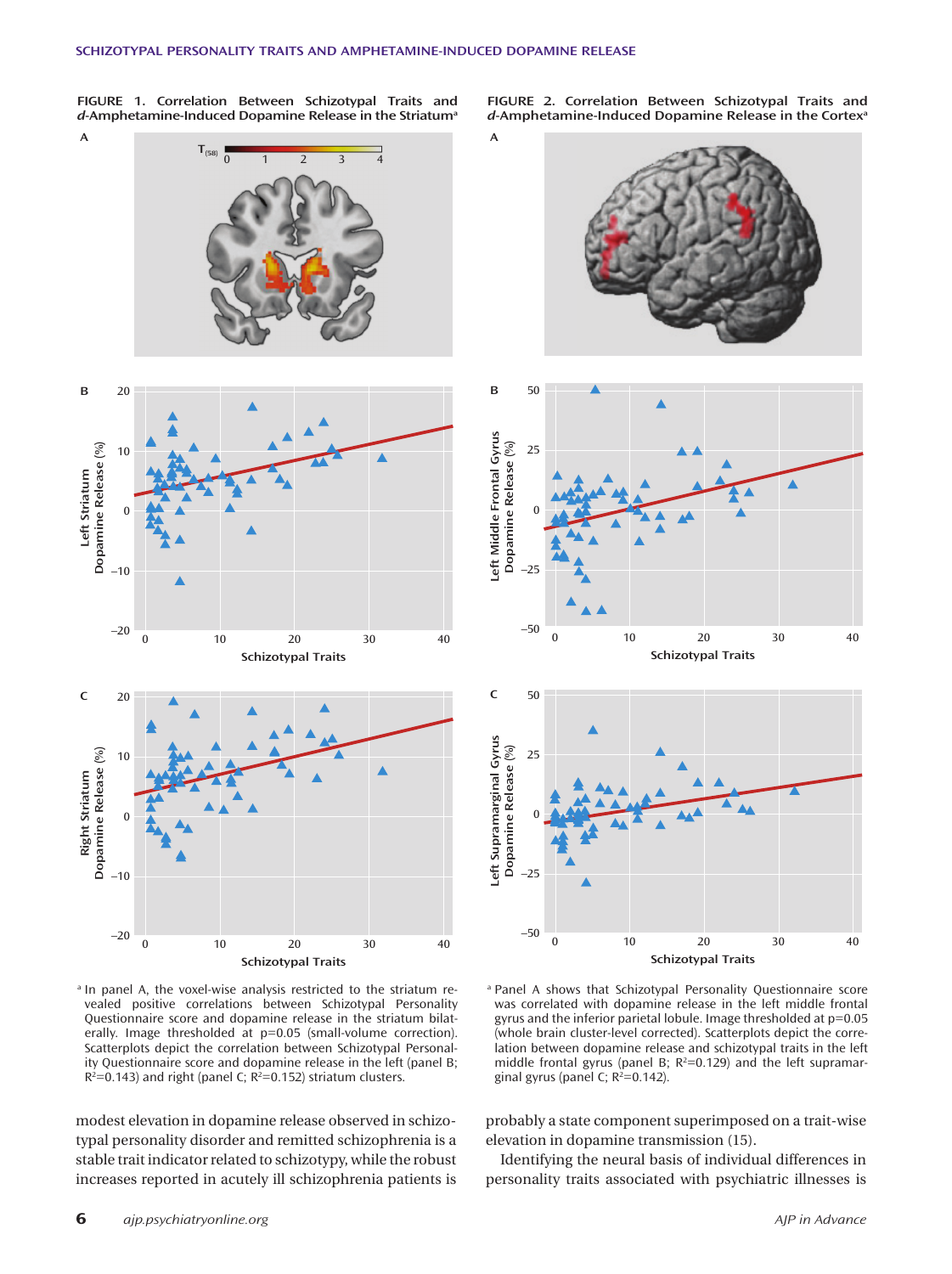similar to imaging genetics approaches examining relationships between brain structure/function and putative psychiatric disorder risk genes in healthy individuals. By providing further support for a trait basis for dopamine dysfunction, our findings suggest that *d*-amphetamineinduced dopamine release may represent an endophenotype of schizophrenia spectrum disorders. Evidence that unaffected relatives of patients with schizophrenia demonstrate elevated presynaptic dopamine synthesis capacity in the striatum also implicates hyperdopaminergia as an endophenotype for schizophrenia (36). Identification of gene variants associated with psychostimulant-induced dopamine release may provide clues to the genetic basis of schizophrenia spectrum disorders.

Imaging studies of dopamine release in clinical studies have been limited to the striatum; however, there are reasons to suspect that hyperdopaminergia in schizophrenia spectrum disorders extends beyond the striatum (20). Our findings showing a relationship between schizotypal traits and dopamine release in prefrontal regions may at first glance appear to contradict the cortical hypodopaminergia hypothesis of schizophrenia (37). However, the evidence supporting cortical hypodopaminergia in schizophrenia is indirect and inconsistent. PET studies of cortical dopamine  $D_1$  receptors in schizophrenia have reported increased, decreased, and unaltered levels (38–40). Moreover, inferences about dopamine function based on differences in receptor levels observed between patients and comparison subjects under normal physiological conditions may not generalize to stimulant challenge. We find little evidence that baseline  $BP_{ND}$ is associated with dopamine release in our data. Thus, it is possible that hypodopaminergia inferred from differences in baseline  $BP_{ND}$  may be unrelated to amphetamineinduced dopamine release, or may actually co-occur with stimulant-induced hyperdopaminergia. Studies of extrastriatal amphetamine-induced dopamine release in schizophrenia spectrum disorders are clearly warranted.

Multimodal imaging may inform the relationship between schizotypy, especially disorganized traits, brain function, and dopamine signaling. The face validity of disorganized factor questions suggests that they may be related to subtle limitations in executive cognitive functions. Individual differences in disorganized schizotypal traits are correlated with executive function, and abnormal prefrontal cortical functioning during task performance is correlated with disorganized symptoms in schizophrenia patients  $(9, 33, 41-43)$ . The prefrontal cortex influences dopamine function directly by altering midbrain dopamine cell firing and indirectly through presynaptic innervation of striatal dopamine terminals (44, 45). Consequently, alterations in prefrontal cortical function may alter the response of both cortical and subcortical dopamine systems to amphetamine challenge.

This study has several limitations. Our findings require replication in a sample with a broader range of schizotypal traits in order to better characterize the relationship between specific facets of schizotypy and dopamine release. Also, because we did not rule out axis II psychopathology during screening, it is possible that some participants met criteria for schizotypal personality disorder; this is unlikely, however, given the range of Schizotypal Personality Questionnaire scores in this sample. It is also unlikely that our results are related to other dimensions of psychopathology, such as anxiety and depression, given that neither is associated with dopamine release (46, 47). Interview-based measures may be more sensitive to schizotypal traits than self-report questionnaires, which raises the possibility that different results might have been obtained had we used interview-based methods (48). Finally, combining study subjects across amphetamine administration protocols and PET scanners is not ideal. However, our findings were largely unchanged when analyses were restricted to the placebo-controlled cohort, and we did not find any differences in dopamine release between scanners.

Presented in part at the 65th annual meeting of the Society of Biological Psychiatry, New Orleans, May 20–22, 2010. Received Feb. 3, 2010; revisions received June 26 and Oct. 5, 2010; accepted Oct. 25, 2010 (doi: 10.1176/appi.ajp.2010.10020165). From the Psychiatric Neuroimaging Program, Department of Psychiatry; the Department of Psychology; the Institute of Imaging Sciences; and the Department of Radiology, Vanderbilt University School of Medicine. Address correspondence and reprint requests to Dr. Woodward, Vanderbilt Psychiatric Hospital, Suite 3057, 1601 23rd Ave. S., Nashville, TN 37212; neil.woodward@vanderbilt.edu (e-mail).

Dr. Kessler holds a patent for the use of fallypride in human subjects. None of the other authors report any financial relationships with commercial interests.

Supported by National Institute of Drug Abuse grant RO1 DA019670-02 and NIMH grant RO1 MH60898-03.

#### **References**

- 1. Widiger TA, Mullins-Sweatt SN: Five-factor model of personality disorder: a proposal for DSM-V. Annu Rev Clin Psychol 2009; 5:197–220
- 2. Raine A: The SPQ: a scale for the assessment of schizotypal personality based on DSM-III-R criteria. Schizophr Bull 1991; 17:555–564
- 3. Compton MT, Goulding SM, Bakeman R, Clure-Tone EB: Confirmation of a four-factor structure of the Schizotypal Personality Questionnaire among undergraduate students. Schizophr Res 2009; 111:46–52
- 4. Gruzelier JH: The factorial structure of schizotypy, part I: affinities with syndromes of schizophrenia. Schizophr Bull 1996; 22:611–620
- 5. Woods SW, Addington J, Cadenhead KS, Cannon TD, Cornblatt BA, Heinssen R, Perkins DO, Seidman LJ, Tsuang MT, Walker EF, McGlashan TH: Validity of the prodromal risk syndrome for first psychosis: findings from the North American Prodrome Longitudinal Study. Schizophr Bull 2009; 35:894–908
- 6. Kendler KS, Gruenberg AM, Strauss JS: An independent analysis of the Copenhagen sample of the Danish Adoption Study of Schizophrenia, V: the relationship between childhood social withdrawal and adult schizophrenia. Arch Gen Psychiatry 1982; 39:1257–1261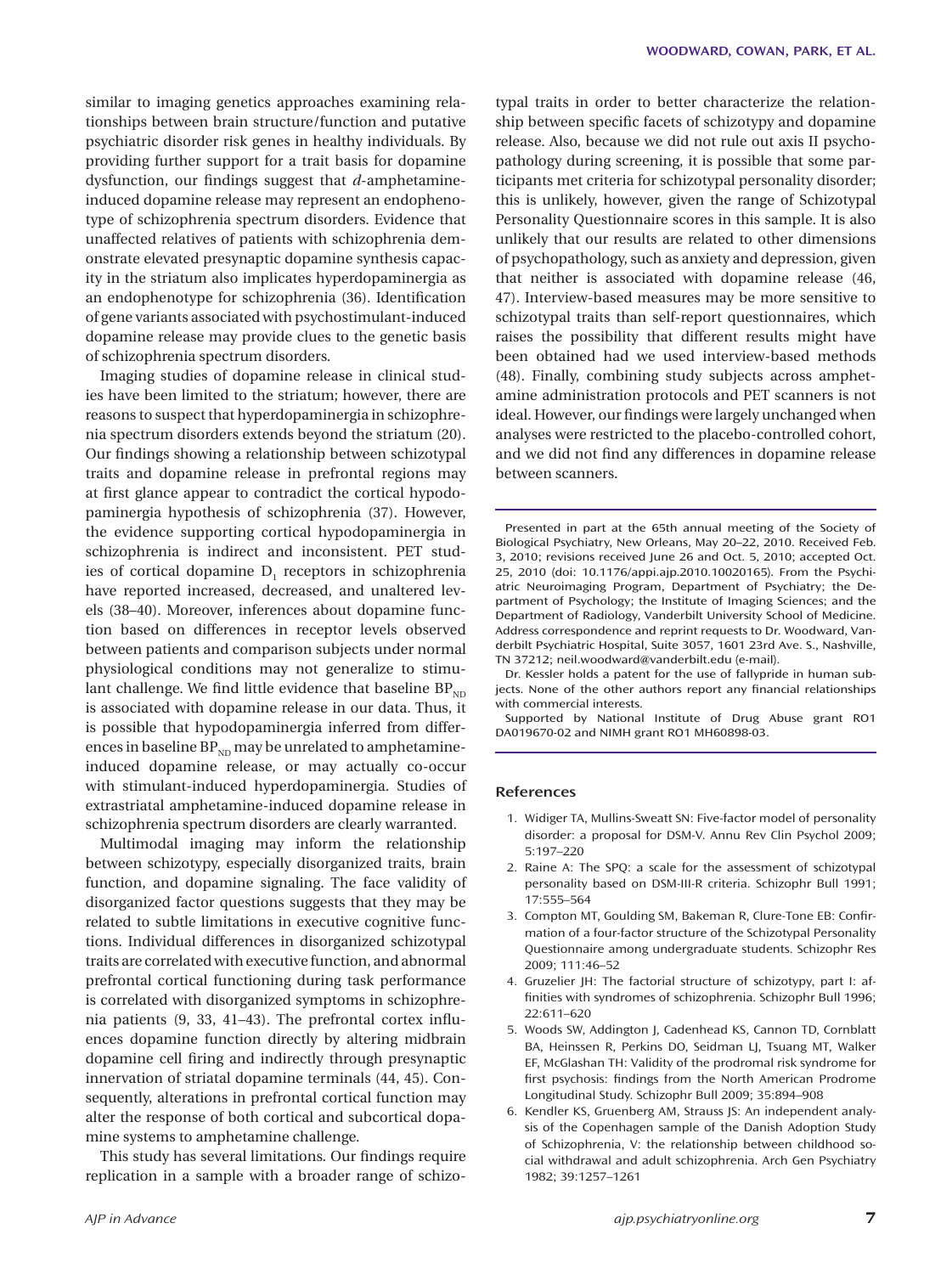- 7. Ott SL, Roberts S, Rock D, Allen J, Erlenmeyer-Kimling L: Positive and negative thought disorder and psychopathology in childhood among subjects with adulthood schizophrenia. Schizophr Res 2002; 58:231–239
- 8. Chen WJ, Hsiao CK, Lin CC: Schizotypy in community samples: the three-factor structure and correlation with sustained attention. J Abnorm Psychol 1997; 106:649–654
- 9. Noguchi H, Hori H, Kunugi H: Schizotypal traits and cognitive function in healthy adults. Psychiatry Res 2008; 161:162–169
- 10. Bedwell JS, Kamath V, Compton MT: The relationship between interview-based schizotypal personality dimension scores and the Continuous Performance Test. Schizophr Res 2009; 108:158–162
- 11. Wang J, Miyazato H, Hokama H, Hiramatsu K, Kondo T: Correlation between P50 suppression and psychometric schizotypy among non-clinical Japanese subjects. Int J Psychophysiol 2004; 52:147–157
- 12. Matsui M, Yuuki H, Kato K, Takeuchi A, Nishiyama S, Bilker WB, Kurachi M: Schizotypal disorder and schizophrenia: a profile analysis of neuropsychological functioning in Japanese patients. J Int Neuropsychol Soc 2007; 13:672–682
- 13. Cadenhead KS, Light GA, Geyer MA, Braff DL: Sensory gating deficits assessed by the P50 event-related potential in subjects with schizotypal personality disorder. Am J Psychiatry 2000; 157:55–59
- 14. Croft RJ, Lee A, Bertolot J, Gruzelier JH: Associations of P50 suppression and desensitization with perceptual and cognitive features of "unreality" in schizotypy. Biol Psychiatry 2001; 50:441–446
- 15. Abi-Dargham A, Kegeles LS, Zea-Ponce Y, Mawlawi O, Martinez D, Mitropoulou V, O'Flynn K, Koenigsberg HW, Van Heertum R, Cooper T, Laruelle M, Siever LJ: Striatal amphetamine-induced dopamine release in patients with schizotypal personality disorder studied with single photon emission computed tomography and [123I]iodobenzamide. Biol Psychiatry 2004; 55:1001–1006
- 16. Laruelle M, Abi-Dargham A, Gil R, Kegeles L, Innis R: Increased dopamine transmission in schizophrenia: relationship to illness phases. Biol Psychiatry 1999; 46:56–72
- 17. Breier A, Su TP, Saunders R, Carson RE, Kolachana BS, de Bartolomeis A, Weinberger DR, Weisenfeld N, Malhotra AK, Eckelman WC, Pickar D: Schizophrenia is associated with elevated amphetamine-induced synaptic dopamine concentrations: evidence from a novel positron emission tomography method. Proc Natl Acad Sci USA 1997; 94:2569–2574
- 18. Kumakura Y, Cumming P, Vernaleken I, Buchholz HG, Siessmeier T, Heinz A, Kienast T, Bartenstein P, Grunder G: Elevated [18F]fluorodopamine turnover in brain of patients with schizophrenia: an [18F]fluorodopa/positron emission tomography study. J Neurosci 2007; 27:8080–8087
- 19. Lindstrom LH, Gefvert O, Hagberg G, Lundberg T, Bergstrom M, Hartvig P, Langstrom B: Increased dopamine synthesis rate in medial prefrontal cortex and striatum in schizophrenia indicated by L-(beta-11C) DOPA and PET. Biol Psychiatry 1999; 46:681–688
- 20. Stone JM, Davis JM, Leucht S, Pilowsky LS: Cortical dopamine  $D<sub>2</sub>/D<sub>3</sub>$  receptors are a common site of action for antipsychotic drugs: an original patient data meta-analysis of the SPECT and PET in vivo receptor imaging literature. Schizophr Bull 2009; 35:789–797
- 21. Riccardi P, Li R, Ansari MS, Zald D, Park S, Dawant B, Anderson S, Doop M, Woodward N, Schoenberg E, Schmidt D, Baldwin R, Kessler R: Amphetamine-induced displacement of [18F]fallypride in striatum and extrastriatal regions in humans. Neuropsychopharmacology 2006; 31:1016–1026
- 22. First MB, Spitzer RL, Gibbon M, Williams JBW: Structured Clinical Interview for DSM-IV Axis I Disorders (SCID), Clinician Version. Washington, DC, American Psychiatric Press, 1996
- 23. Maes F, Collignon A, Vandermeulen D, Marchal G, Suetens P: Multimodality image registration by maximization of mutual information. IEEE Trans Med Imaging 1997; 16:187–198
- 24. Zald DH, Woodward ND, Cowan RL, Riccardi P, Ansari MS, Baldwin RM, Cowan RL, Smith CE, Hakyemez H, Li R, Kessler RM: The interrelationship of dopamine D<sub>2</sub>-like receptor availability in striatal and extrastriatal brain regions in healthy humans: a principal component analysis of [18F]fallypride binding. Neuroimage 2010; 51:53–62
- 25. Lammertsma AA, Bench CJ, Hume SP, Osman S, Gunn K, Brooks DJ, Frackowiak RS: Comparison of methods for analysis of clinical [11C]raclopride studies. J Cereb Blood Flow Metab 1996; 16:42–52
- 26. Kessler RM, Mason NS, Jones C, Ansari MS, Manning RF, Price RR: [18F]N-ally-5-fluorproplepidepride (fallypride): radiation dosimetry, quantification of striatal and extrastriatal dopamine receptors in man. Neuroimage 2000; 11:S32
- 27. Logan J, Fowler JS, Volkow ND, Wolf AP, Dewey SL, Schlyer DJ, MacGregor RR, Hitzemann R, Bendriem B, Gatley SJ: Graphical analysis of reversible radioligand binding from time-activity measurements applied to [N-11C-methyl]-(–)-cocaine PET studies in human subjects. J Cereb Blood Flow Metab 1990; 10:740–747
- 28. Shattuck DW, Mirza M, Adisetiyo V, Hojatkashani C, Salamon G, Narr KL, Poldrack RA, Bilder RM, Toga AW: Construction of a 3D probabilistic atlas of human cortical structures. Neuroimage 2008; 39:1064–1080
- 29. Martinez D, Slifstein M, Broft A, Mawlawi O, Hwang DR, Huang Y, Cooper T, Kegeles L, Zarahn E, Abi-Dargham A, Haber SN, Laruelle M: Imaging human mesolimbic dopamine transmission with positron emission tomography, part II: amphetamineinduced dopamine release in the functional subdivisions of the striatum. J Cereb Blood Flow Metab 2003; 23:285–300
- 30. Mawlawi O, Martinez D, Slifstein M, Broft A, Chatterjee R, Hwang DR, Huang Y, Simpson N, Ngo K, Van HR, Laruelle M: Imaging human mesolimbic dopamine transmission with positron emission tomography, I: accuracy and precision of D(2) receptor parameter measurements in ventral striatum. J Cereb Blood Flow Metab 2001; 21:1034–1057
- 31. Poline JB, Worsley KJ, Evans AC, Friston KJ: Combining spatial extent and peak intensity to test for activations in functional imaging. Neuroimage 1997; 5:83–96
- 32. Lancaster JL, Tordesillas-Gutierrez D, Martinez M, Salinas F, Evans A, Zilles K, Mazziotta JC, Fox PT: Bias between MNI and Talairach coordinates analyzed using the ICBM-152 brain template. Hum Brain Mapp 2007; 28:1194–1205
- 33. Daneluzzo E, Bustini M, Stratta P, Casacchia M, Rossi A: Schizotypal Personality Questionnaire and Wisconsin Card Sorting Test in a population of DSM-III-R schizophrenic patients and control subjects. Compr Psychiatry 1998; 39:143–148
- 34. Vollema MG, Sitskoorn MM, Appels MC, Kahn RS: Does the Schizotypal Personality Questionnaire reflect the biological-genetic vulnerability to schizophrenia? Schizophr Res 2002; 54:39–45
- 35. Koenigsberg HW, Reynolds D, Goodman M, New AS, Mitropoulou V, Trestman RL, Silverman J, Siever LJ: Risperidone in the treatment of schizotypal personality disorder. J Clin Psychiatry 2003; 64:628–634
- 36. Huttunen J, Heinimaa M, Svirskis T, Nyman M, Kajander J, Forsback S, Solin O, Ilonen T, Korkeila J, Ristkari T, McGlashan T, Salokangas RK, Hietala J: Striatal dopamine synthesis in firstdegree relatives of patients with schizophrenia. Biol Psychiatry 2008; 63:114–117
- 37. Davis KL, Kahn RS, Ko G, Davidson M: Dopamine in schizophrenia: a review and reconceptualization. Am J Psychiatry 1991; 148:1474–1486
- 38. Abi-Dargham A, Mawlawi O, Lombardo I, Gil R, Martinez D, Huang Y, Hwang DR, Keilp J, Kochan L, Van Heertum R, Gorman JM, Laruelle M: Prefrontal dopamine D<sub>1</sub> receptors and working memory in schizophrenia. J Neurosci 2002; 22:3708–3719